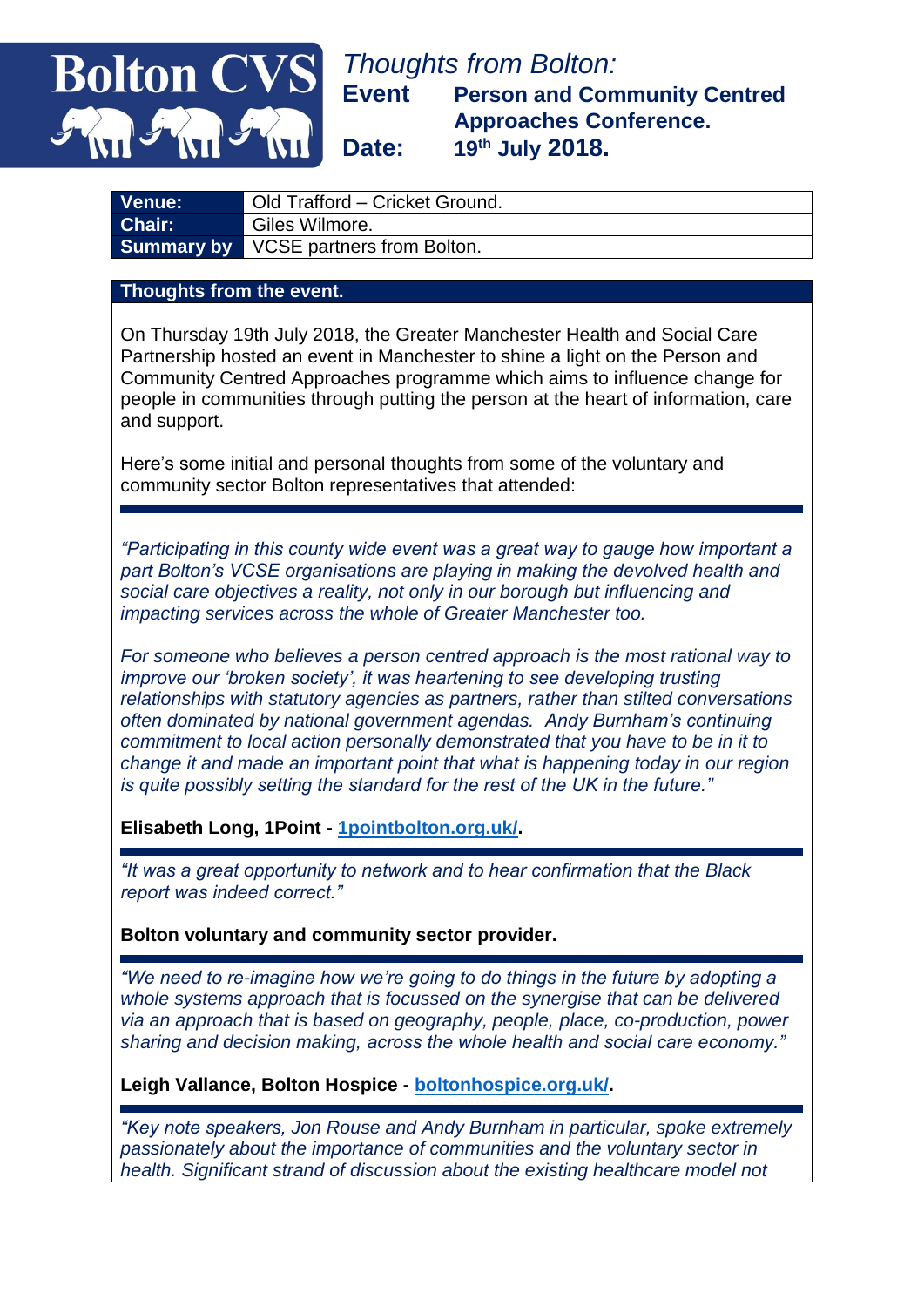*being sufficient to tackle the healthcare challenges we are facing in our communities and that we need to tackle the wider social determinants such as quality of environment, housing, education, etc. to really make positive steps. Andy Burnham specifically identified that we needed to trust the voluntary sector as an equal partner and not look down on it / make it jump through lots of hoops. Personally I found these two key note speeches very promising and genuinely thought that they both believe a holistic approach with voluntary sector delivery is important rather than just lip service."*

*"Looking back to Bolton, I think that I am extremely encouraged by the mandate being communicated by strategic leaders across GM. I felt that a sustainable and fit for purpose model to share resources to support VCSE organisations with their work around improving health is some way off. However, rather than waiting for this I think more important than ever to talk to our members / communities about their neighbourhoods and aspirations, seek opportunities to collaborate on activity, evidence the impact of our work."*

**James Hall, Lancashire, Greater Manchester and Merseyside Wildlife Trust [lancswt.org.uk/.](http://www.lancswt.org.uk/)**

*"Rather than focusing on things and time, focus on preserving and enhancing relationships and on accomplishing results." Stephen R Covey* 

*The person and centred community approaches event last week was very encouraging. We heard from lots of different perspectives and I met fantastic people doing great things. The keynote speakers echoed lots of public opinion that I hear over and over again in my engagement work. People are amazing, they often know what they need and how they need it, but is the system ready to act upon it?* 

*How far have we really moved on from someone with a great idea having to prove themselves and their concept before anyone will listen? The model of Empower [You](http://www.unlimitedpotential.org.uk/enterprise/innovation-projects/empower) has it all, person centred, grass roots, lasting change and fun. But not everyone with a great idea has the capacity, ability or opportunity to go off and study for a degree so they can argue it's merit.* 

*As professionals, as enablers, we need to rethink our expectations of partnerships. We need to trust that people can and will bring their own expertise to the conversation. We need to work towards common goals without making everyone work the same way. After all isn't that the idea of person and community centred? Focus on the passions, focus on what's strong and create a new brand of health and wellbeing.* 

**Caroline Tosal-Suprun, Healthwatch Bolton – [healthwatchbolton.co.uk](http://www.healthwatchbolton.co.uk/)**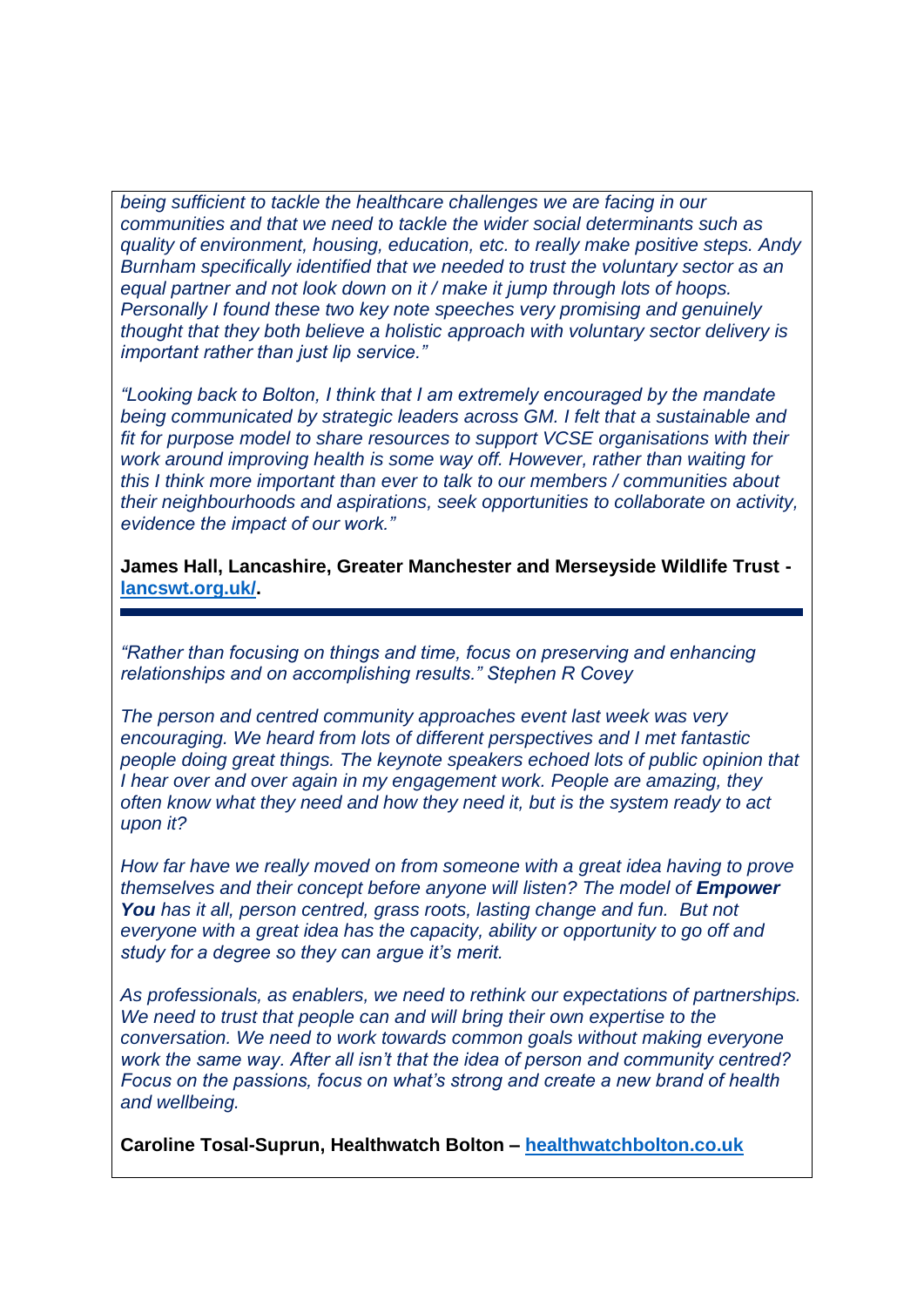*It was good to see such a large representation from across the region and from different sectors. It's also re-assuring to hear about the broad range of activities that are now categorised as health and well-being. Some inspirational speakers, and some very honest ones too.*

*How did we come to stray so far away from things that were the norm in the past? Communities do matter, so do relationships, collaboration and neighbours looking after each other. We had it once, and I feel sure we can find it again, albeit different or even a better version.*

*I wonder how many other services like us are missing out because we have our heads down beavering away (I think it's called fire-fighting). It's easy to be bypassed with the speed that things move, which in turn can result in some of us losing sight of the bigger picture or maybe not even being fully aware of it. In truth, I don't know what the bigger picture looks like, so for as hard as everyone is working to get the message out, it's bypassing some of us. Where does one pick up at this late stage?*

## **Bolton voluntary and community sector provider.**

*"The event was well co-ordinated, thought provoking, positive and interesting. The leaders delivering the 'key-note' speeches addressed incredibly articulately the challenges that need to be addressed including ensuring that commissioning moved from 'transactional to trust' and that the VCS across the city-region was supported to be part of the solution – not just stated to be!*

*Senior leads of a number of key public sector organisations were 'thin on the ground' and the locality representation wasn't as strong as it should have been beyond the voluntary and community sector (we had 7 representatives there). I left thinking that the Greater Manchester message is right, positive and strong; but is it being heard by the key enablers in localities?"*

*I think that there's a need for a localised event that has full buy-in and attendance to enable the right environment to ensure that 'person centred', 'social movements' and 'asset based' approaches are truly understood and embedded in the system thinking, design and development.*

## **Darren Knight, Bolton CVS – [boltoncvs.org.uk.](http://www.boltoncvs.org.uk/)**

For more information on the Person and Community Centred Approaches Programme for Greater Manchester, you can contact Giles Wilmore directly (the lead from the Greater Manchester Health and Social Care Partnership):